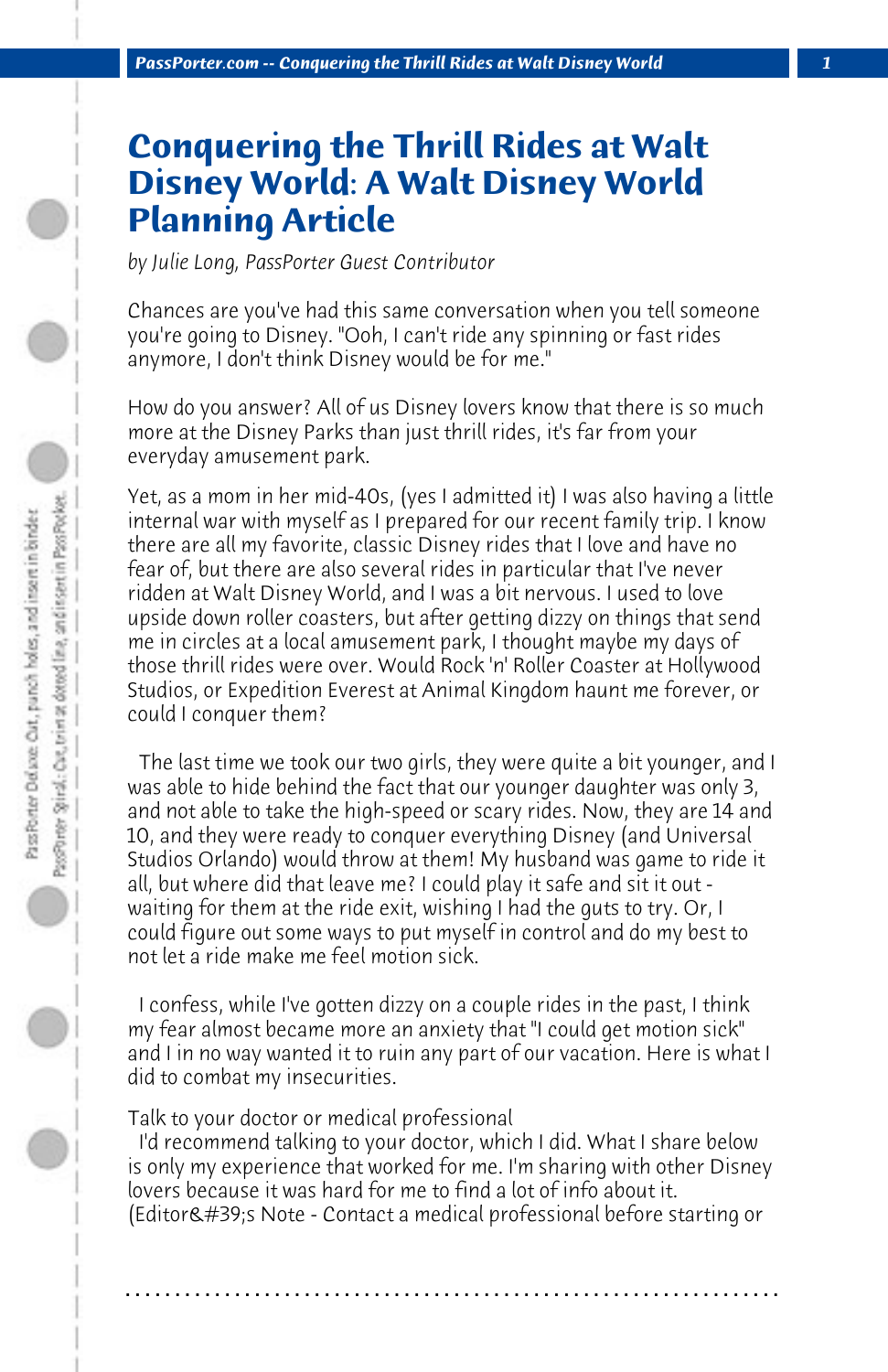changing any medications.)

 Look for motion sickness remedies that work for you I know many people that swear by Dramamine or Bonine. I decided to look at the approach of ginger supplements and essential oils.

 I found a natural ginger supplement while searching online. It's called Sailor's Choice and is primarily used for people cruising and experiencing motion sickness. I took two in the morning, and was fine each day; never any dizzy or motion sickness feelings.

 Essential Oils- I carried three in my purse every day in the parks. I learned the primary oils that worked for me was a blend of oils called Digize that contains ginger in it. I put it behind my ears before I went on the rides I was nervous about. Peppermint oil is another one that helped me if I had sore muscles or headache. I've also put it on the roof of my mouth to combat any motion sickness feeling. The third is Stress Away-a blend that contains vanilla, lime and other oils that I used to calm my fears as I waited in lines so I didn't chicken out!

 Ginger Gum: had a sweet with a little spicy taste to it. I actually really liked it and popped it in before riding a ride that made me nervous for motion sickness.

### Watch ride videos on YouTube

 My older daughter wants to experience the ride for the first time with no spoilers, but I felt watching point of view videos of rides helped me know what I was in for. I liked to have a sense of knowing if I thought I could handle it without the surprise factor.

 Now, we started our vacation with a day and a half at Universal Orlando, and I certainly was able to test my remedies there! Our first ride was Spiderman, (one I hadn't previewed on YouTube ahead of time) where we donned 3D glasses, and got into a vehicle that spun us a LOT as we moved from screen to screen with villains battling Spidey. I honestly got off it saying "not again"--but I wasn't sick, I just didn't like it.

 We are big Harry Potter fans, and I learned from watching videos that both the main attractions in Hogsmeade (Islands of Adventure park at Universal) and Diagon Alley (Universal Studios side of the park) have rides that move but also have either 3D glasses and screens along with technology in the ride vehicles that simulate flying, and lots of movement. Spiderman's ride technology got me ready for Forbidden Journey and Escape From Gringotts rides, though, and I loved them!

**. . . . . . . . . . . . . . . . . . . . . . . . . . . . . . . . . . . . . . . . . . . . . . . . . . . . . . . . . . . . . . . . . .**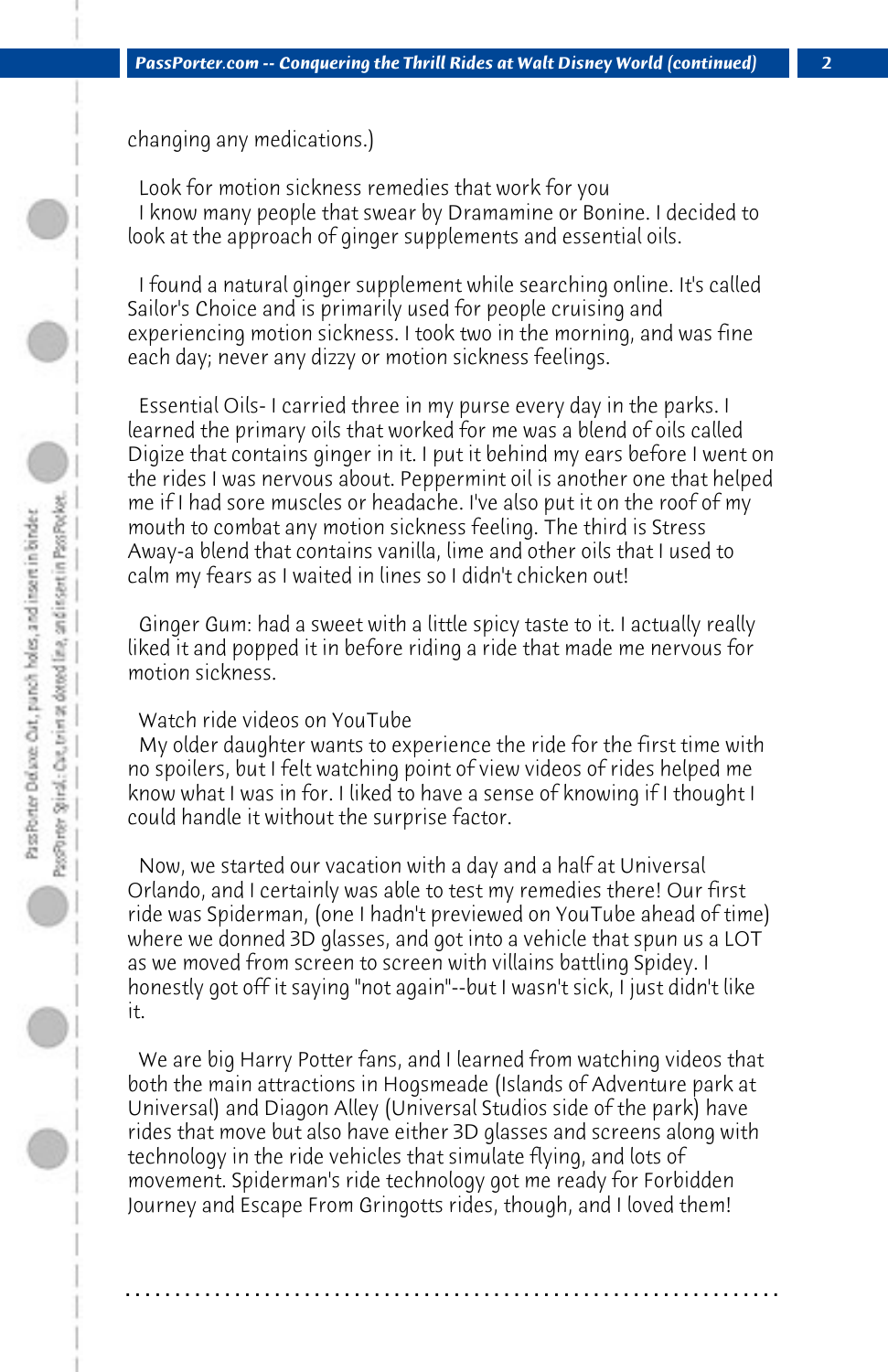After conquering lots of simulation type rides at Universal, I was full prepared for Walt Disney World! Here are the rides I finally conquered at each park:

#### Magic Kingdom:

 Space Mountain - I went on Space Mountain my first day with the family. I have ridden it in the past, but I'm not big on not knowing where the coaster would turn next in the dark. Success - I got off of saying, "check, I did it," but I wasn't expecting to do a repeat of the attraction. Never say never, my husband and girls rode it again late one night while I sat out, but on the last day, they convinced me to close out Magic Kingdom with another Space Mountain ride! (I will admit, I still stayed far away from the Mad Hatter Tea cups! Spinning for fun is not my cup of tea.)

#### Epcot:

 Mission Space - This is one I stayed away from last trip when my youngest was too little to ride. I heard it was one so many people get sick on, I was afraid. I decided to go for it (on the easier GREEN level, while my older daughter and husband did the more intense ORANGE level) and I did it! I did look forward all the time and closed my eyes a couple times, but it was a win.

 Soarin' - is one of my favorites and I never had an issue on it in the past, but glad to know with the new Soarin' Around the World film, I still had no issues and just enjoyed the beautiful scenery!

#### Hollywood Studios:

 Rock 'n' Roller Coaster - This is huge win for me! The first night at Disney park hopped on the new express transportation to Hollywood Studios for the Star Wars Galactic Spectacular and the bus drops you off right next to Rock 'n' Roller Coaster. My family decided to go on it and I let my nerves get the best of me and I sat out. Fate gave me another chance later in the week when a nice family gave us an extra paper fastpass for any ride in Hollywood Studios and my girls wanted to ride the coaster again. I put on my oils and popped some ginger gum while waiting in line, and hopped into the limo style coaster car & hellip; 3...2..1...GO! The first 0-60 mph launch takes your breath away but the coaster is super smooth and it's in the dark so you don't know you're going to go upside down. I survived, and later in the week did it again and honestly can now say I love it.

 Star Tours: Our family adores all things Star Wars. This is a simulator ride with lots of movement in the vehicle to make you feel like you're in space, but I did just fine. We rode twice in a row since very time the story changes. I don't know if I could have kept going over and over, but

**. . . . . . . . . . . . . . . . . . . . . . . . . . . . . . . . . . . . . . . . . . . . . . . . . . . . . . . . . . . . . . . . . .**